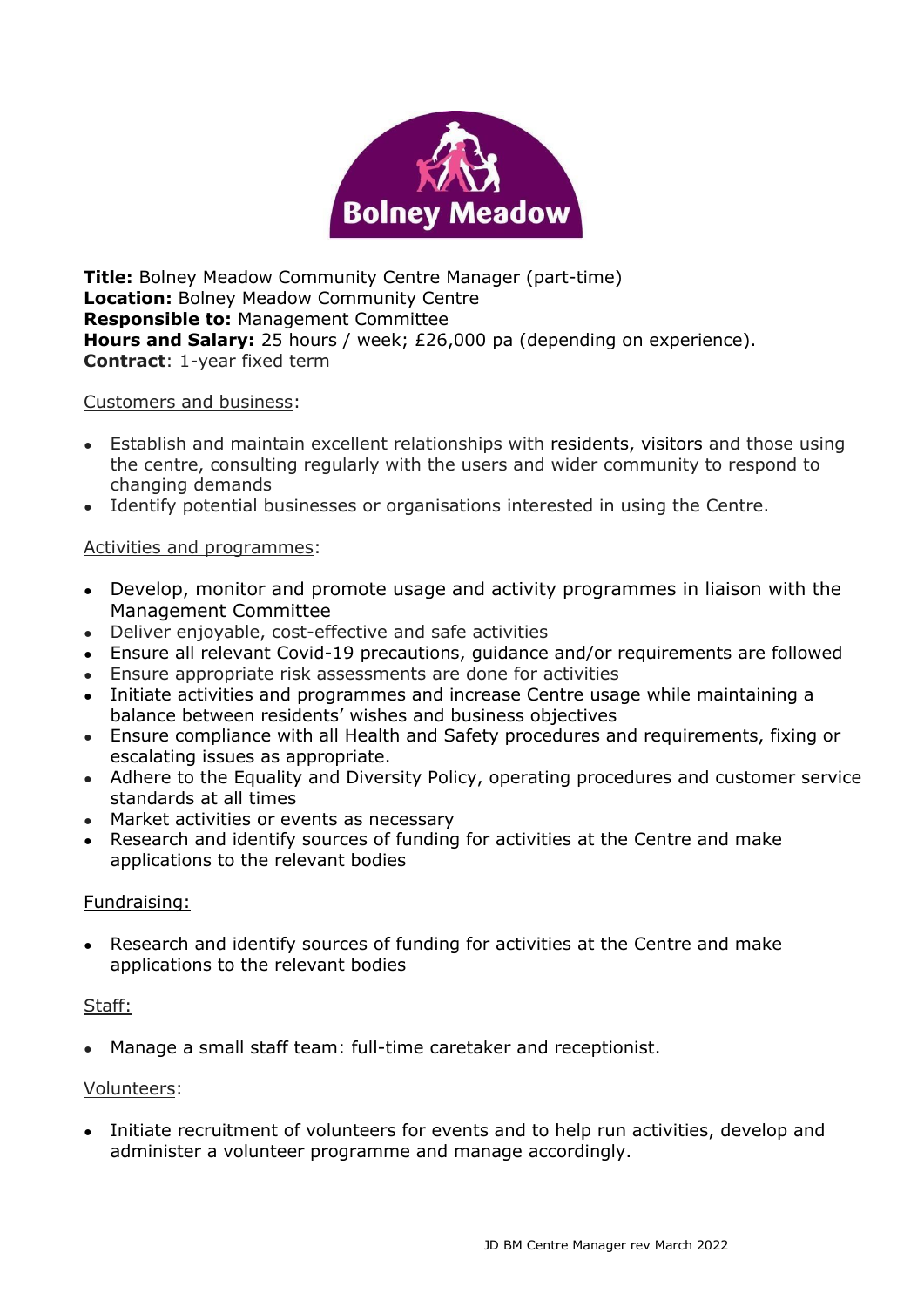### Administration:

- Write a monthly report for the Management Committee and attend monthly meetings as required
- Ensure the centre website is kept up to date, liaising with third party suppliers where necessary
- Monitor the Centre's email inbox
- Administer and control financial activities and booking payments, including deposits (and returns)
- Administer booking forms, proof of insurance, H&S etc.
- Work with the Centre accountant and Management Committee to monitor income, spending and budgets.
- Monitor and keep record of facility use and activities and ensure consistency and quality is maintained
- Collect and respond to post as necessary
- Respond to comments and complaints in a timely fashion (see policies)

# The Centre building:

- Oversee general building management including maintenance and repairs ensuring that any action required is taken promptly
- Run a cyclical maintenance programme with regular equipment checks
- Carry out internal stock takes as necessary, inventories of centre equipment, including games, IT equipment, consumables, etc.
- Ensure smooth operation of the facility on a day-to-day basis using current systems or amending where necessary
- Ensure that all contracts, licences and documentation required for the safe and effective operation of the Centre are in place, up to date and adhered to consistently
- Monitor cleanliness of centre and oversee the cleaning company as necessary
- Ensure timely opening and closing of the building by the caretaker
- Initiate / supervise purchase of additional furnishings for the building.

## **Personal Specifications:**

You will have practical experience and knowledge of the community and voluntary sector and a minimum of 3-5 years' experience managing a similar type of centre/project.

## **Essential Requirements**

- Must be approachable, enthusiastic and willing to work effectively, with a commitment to high standards
- Must be reliable and able to work unsupervised
- Must be able to manage a small staff team
- Must have good numerical skills
- Must be IT literate, adept in Word and Excel
- Have effective English language communication skills both verbal and written
- Be skilled at organising and prioritising work
- Must be honest, trustworthy and respectful with good time-keeping and attendance
- Demonstrable experience in marketing required
- Willing to be flexible with regards to time / scope and keep accurate record of hours worked
- Able to develop a good understanding of the local community and have knowledge of community development and ways of engaging the community